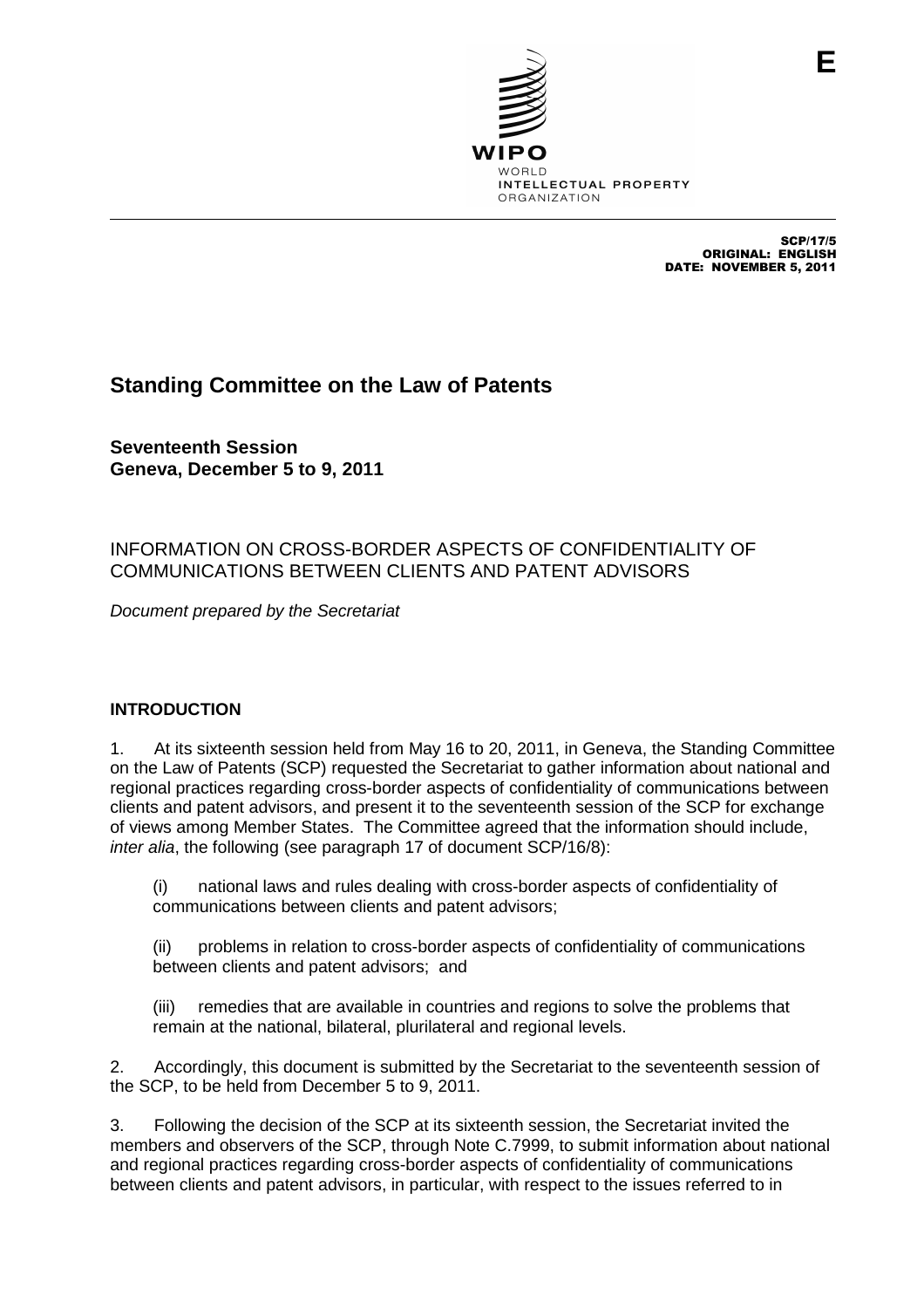paragraph 1(i) to (iii) above. Twenty Member States<sup>1</sup> and five non-governmental organizations<sup>2</sup> submitted information and comments, which are available on the website of the SCP electronic forum. Relevant information was extracted from those submissions and included in this document.

4. Further, the documents prepared by the Secretariat for the previous sessions of the SCP on the client-patent advisor privilege and professional secrecy obligation (documents SCP/13/4, SCP/14/2, and SCP/16/4 Rev.) also contain certain information regarding the national laws and rules dealing with cross-border aspects, problems in relation to cross-border aspects and remedies that are available under the applicable laws to solve the problems. Therefore, this document also includes the relevant information reproduced from the above SCP documents.

## **OVERVIEW OF THE NATIONAL LAWS REGARDING CONFIDENTIALITY OF COMMUNICATIONS BETWEEN CLIENTS AND PATENT ADVISORS**

5. Most countries impose confidentiality obligations on patent advisors either under national legislations or under codes of conduct set by professional associations or pursuant to governmental regulations. The duty of confidentiality requires patent advisors not to disclose any information which was obtained in the course of exercising their professional duties. However, there are a few countries where such obligation does not exist.

6. In common law countries, some recognize the privilege of communications between patent advisors and their clients, which is similar to the client-attorney privilege. However, in some other common law countries, communications between patent advisors and their clients are not privileged. In many civil law countries, the right to refuse to testify in court on a matter covered by the professional secrecy obligation and/or to produce documents that contain information covered by the professional secrecy obligation is not applicable to non-lawyer patent advisors. However, in some civil law countries, in principle, communications with non-lawyer patent advisors are also protected from disclosure during the court procedures.

7. Most of the countries do not provide laws and rules dealing with cross-border aspects of confidentiality of communications between clients and patent advisors. Among countries where the confidentiality of communications with national patent advisors is recognized at the national level, there are countries where the confidentiality of communications with foreign patent advisors is not preserved due to the fact that, for example, they are not registered under the respective national law or are not admitted to the bar. However, in a few countries, communications with foreign patent advisors are also excluded from forcible disclosure.

# **NATIONAL LAWS AND RULES DEALING WITH CROSS-BORDER ASPECTS**

COMMON LAW COUNTRIES

## **Australia**

8. Patent attorney privilege is not applicable to communications between clients and foreign patent attorneys who are not registered under the Australian Patents Act 1990.

<sup>&</sup>lt;sup>1</sup> Information have been received from the following Member States: Australia, Bulgaria, Costa Rica, Cyprus, Denmark, Finland, Georgia, Germany, Indonesia, Kyrgyz Republic, Lithuania, Mexico, Portugal, Republic of Korea, Republic of Moldova, Romania, South Africa, Switzerland, Sweden and Tanzania.

Korea, Republic of Moldova, Romania, South Africa, Switzerland, Sweden and Tanzania. <sup>2</sup> Those non-governmental organizations are: Intellectual Property Institute of Canada (IPIC), International Association for the Protection of Intellectual Property (AIPPI), International Chamber of Commerce (ICC), International Federation of Industrial Property Attorneys (FICPI) and Latin American Association of Pharmaceutical Industries (ALIFAR).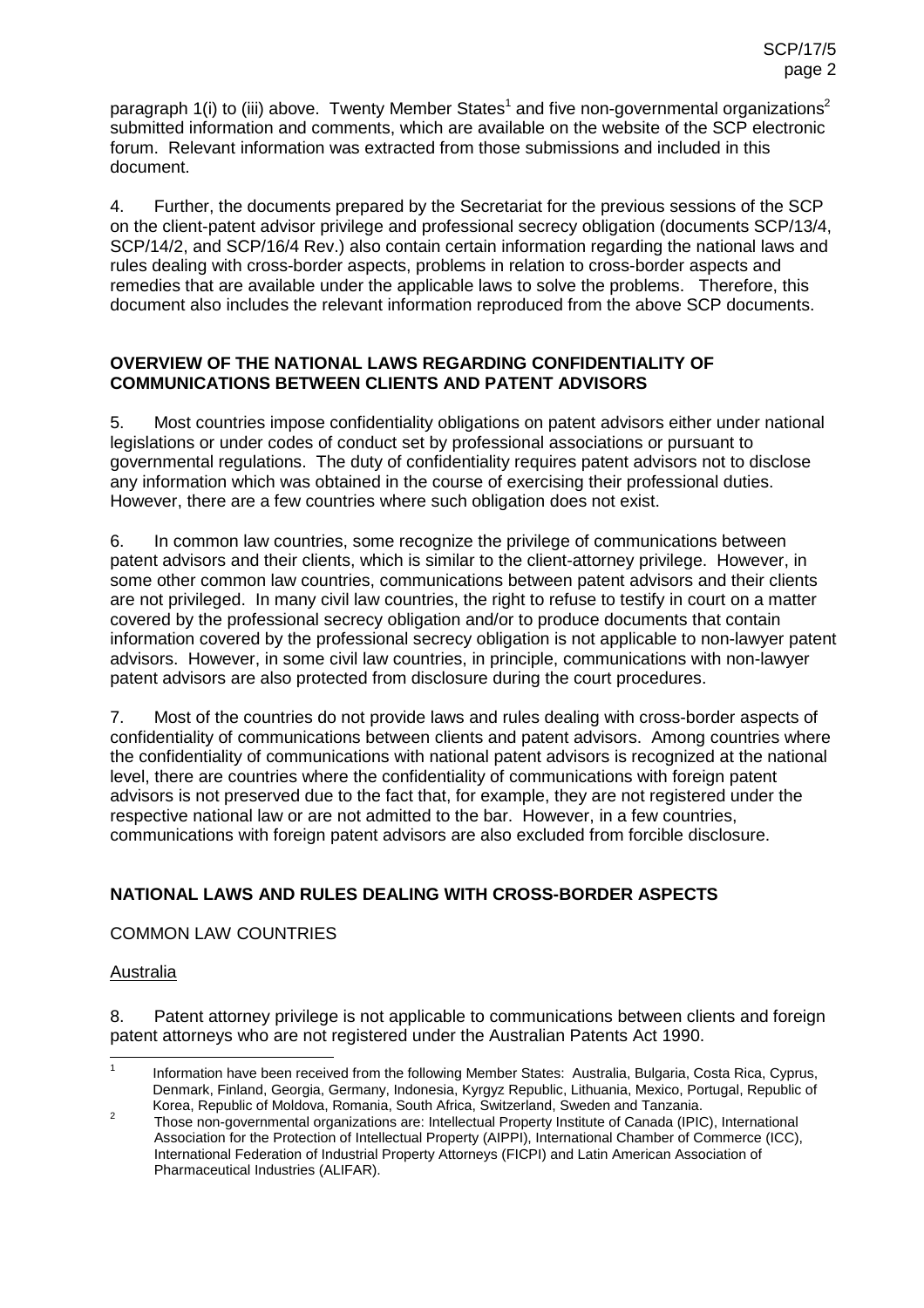## $Cvprus<sup>3</sup>$

9. The national law of Cyprus does not provide any rules dealing with cross-border aspects of confidentiality of communications between clients and patent advisors.

## Malaysia

10. According to Section 129 of the Evidence Act, no one shall be compelled to disclose to the court any confidential communication which has taken place between him and his legal professional advisor. Due to the lack of case law regarding the interpretation of the term "legal professional advisor" in the above provision, it is not clear whether privilege extends to communications with foreign lawyers or to foreign patent advisors.

## New Zealand

11. Due to the Order in Council of August 2008 issued under the Evidence Act 2006, New Zealand extends the legal professional privilege to communications between a client and his or her foreign legal advisor including foreign patent advisors from 87 countries.

## South Africa

12. The communications between a local patent advisor and a foreign patent advisor are considered to be privileged in South Africa if the communications were made for the purpose of giving or receiving legal advice to a particular client. The communications between clients and a foreign patent advisor are considered to be privileged if the representative of the client acting on the client's behalf is a legal advisor and the communications were made for the purpose of obtaining legal advice from the foreign patent advisor. If the representative of the client is not a legal advisor, the position is not entirely clear, since courts have not expressed a clear principle on that issue.

## Tanzania

13. The national law of Tanzania does not provide any rules dealing with cross-border aspects of confidentiality of communications between clients and patent advisors.

## United Kingdom

14. Based on the wording of Section 280 of the Copyright, Designs and Patents Act 1988, it appears that patent agent privilege is confined to communications with patent agents registered in the United Kingdom or persons on the European List (i.e. European patent attorneys) only. There is no recent case law regarding the possible application of privilege to foreign patent attorneys.

## United States of America

15. United States case law provides several legal rules in allowing the privilege to be extended to foreign patent attorneys under different doctrines. It appears that most courts use the "touching base" approach (communications with foreign patent agents regarding assistance in prosecuting foreign patent applications may be privileged if the privilege would apply under the law of the foreign country in which the patent application is filed and that law is not contrary

 $3$  Cyprus belongs to a mixed legal system combining common law aspects and civil law aspects.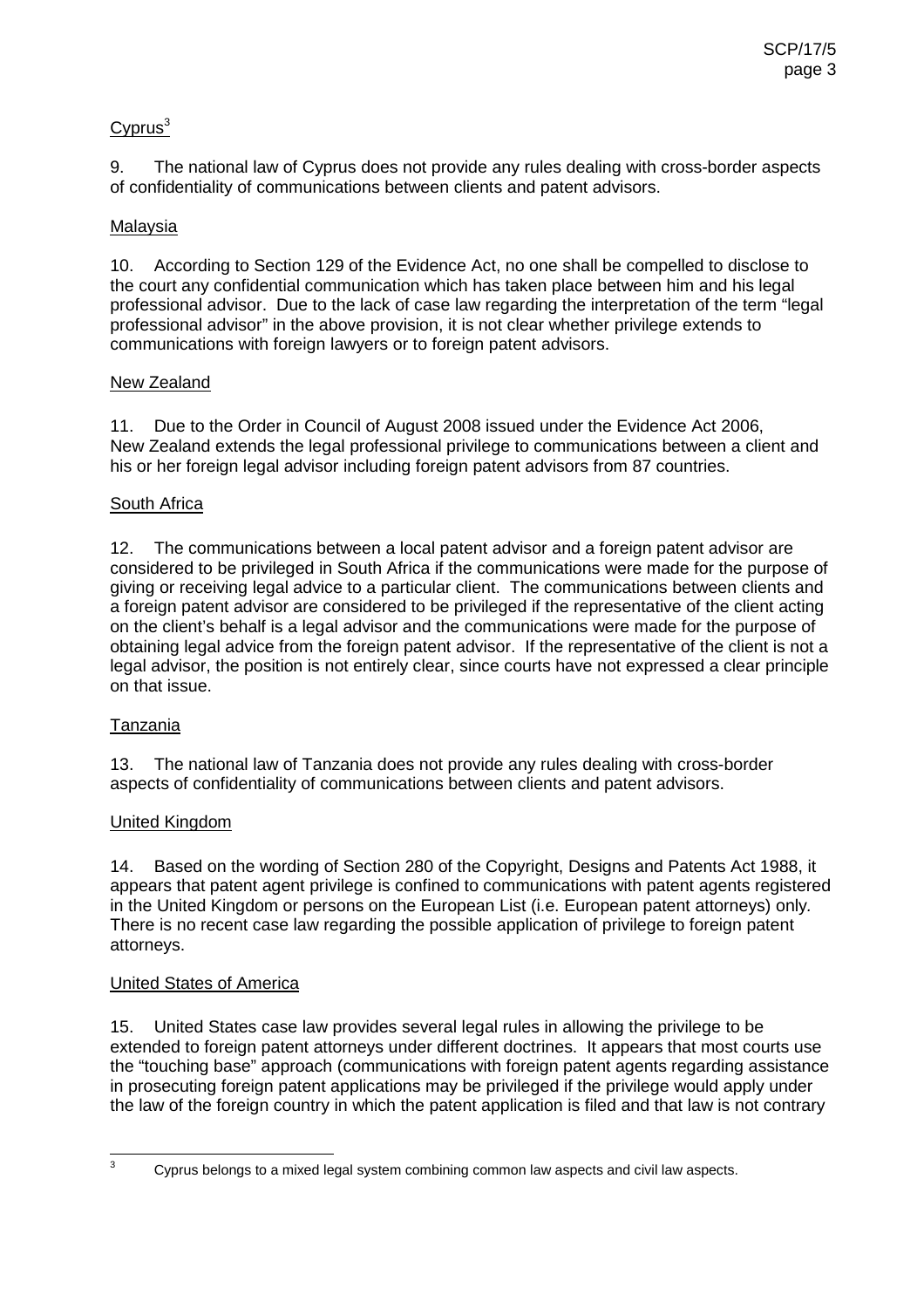to the public policy of the United States) and the "comity plus function approach" (the court will abide by the outcome dictated by comity when the foreign patent agent renders independent legal services).

## CIVIL LAW COUNTRIES

## Brazil

16. In Brazil, patent agents are bound by the secrecy obligation flowing from his or her profession. The Brazilian Criminal Procedure Code (Section 297) and the Brazilian Civil Procedure Code (Section 406) exempts anyone who is bound by the professional secrecy obligation from the duty of giving testimony. There is no evidence to show that a different treatment applies to foreign patent advisors.

## Bulgaria

17. Bulgarian national law contains no specific provision on the cross-border aspects of confidentiality of communications between clients and patent advisors.

#### **Denmark**

18. No national laws and rules dealing with cross-border aspects of confidentiality of communications between clients and patent advisors, who are non-lawyers, exist in Denmark.

#### Georgia

19. The Georgian law does not provide rules dealing with cross-border aspects of confidentiality of communications between clients and patent advisors.

## **Germany**

20. Under German law, patent attorneys admitted to the bar are obliged to keep confidentiality regarding any information provided to them in their professional capacity (Section 39a of the Act on Patent Attorneys), and accordingly, German patent attorneys are entitled to refuse to testify before the courts (Section 383 of the German Civil Procedures Act). A European patent attorney, who is not registered as a German patent attorney, is not entitled to represent clients before the German courts and is not admitted to the German bar. Therefore, in general, he cannot refuse testifying on confidential matters under professional secrecy before the German courts.

21. However, the right to refuse testimony under the German law depends on the existence of a legal obligation to keep confidentiality. Due to this connection between patent attorney's legal obligation to keep confidentiality and his corresponding right to refuse testimony, any foreign patent attorney or advisor who is obliged to keep confidentiality under the applicable jurisdiction of his place of business has the right to refuse testimony in the same manner as recognized for German patent attorneys.

## Japan

22. According to Article 197(1)(ii) of the Civil Procedure Law, the list of professionals who have a right to refuse to testify on any matter covered by professional secrecy obligations, unless such duty to keep a secret has been lifted, includes patent attorneys. In addition, in accordance with Article 220(iv) of the Civil Procedure Law, the owner of a document that contains information covered by the professional secrecy obligation or a document containing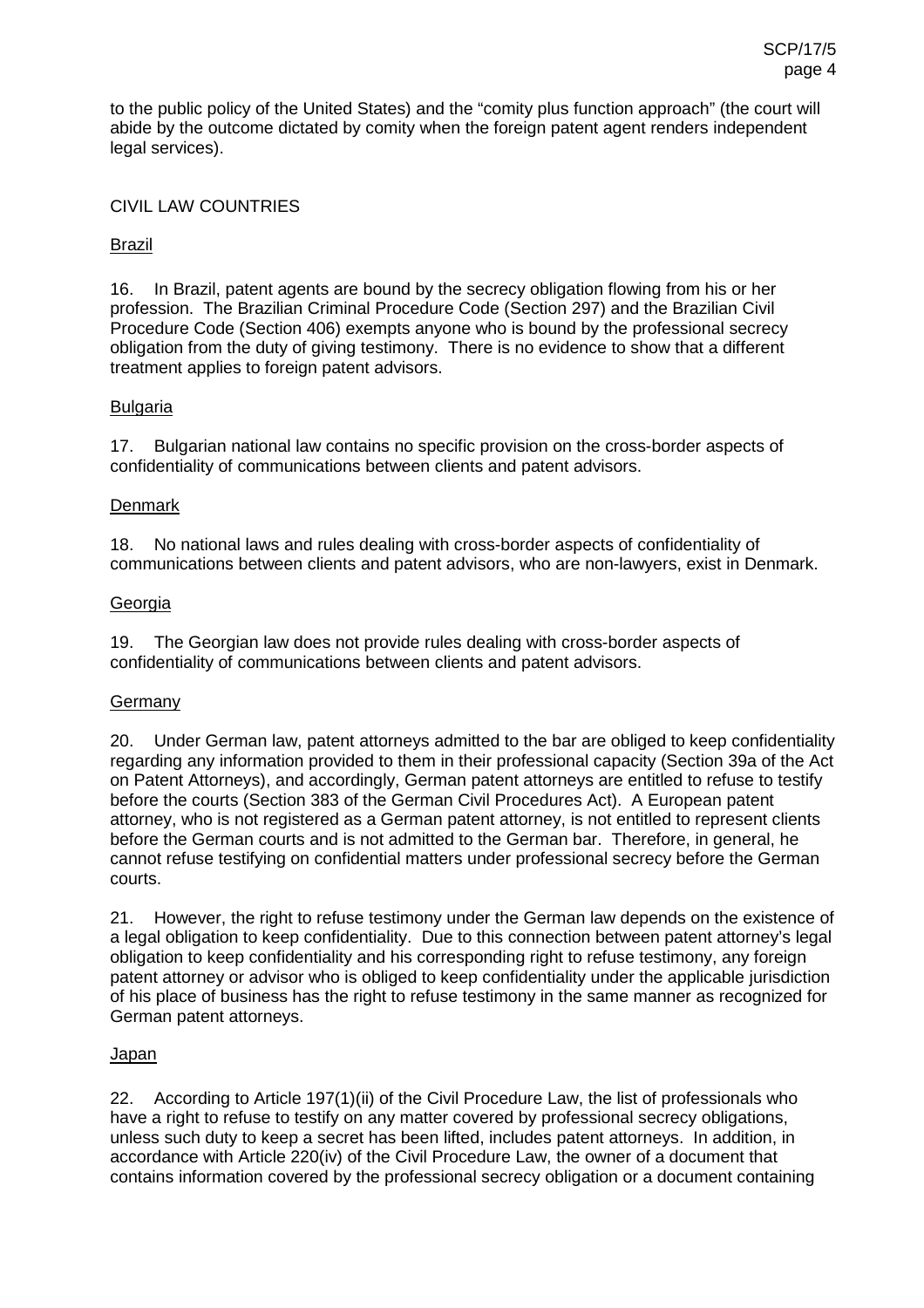technical or professional secrets may refuse to produce such a document. The application of the above provisions to patent attorneys who are registered in other countries is not clear due to a lack of case law and established legal opinions.

## Romania

23. While obligations concerning the professional confidentiality and its cross-border aspects in relation to lawyers are provided by the Statute of the Lawyer Profession of Romania, such provisions do not exist in relation to patent attorneys who are not admitted to the bar.

## Russian Federation

24. The Federal Law on Advocatory Activity and Advocacy and the Code of Criminal Procedure of the Russian Federation provides that an attorney in law cannot be called or questioned as a witness in relation to circumstances made known to him as a result of a request for legal assistance made to him or in connection with its provision. However, foreign patent attorneys do not have protection in relation to the legal requirements of a Russian court to disclose confidential information entrusted to them by their clients.

## **Switzerland**

25. The new Patent Attorney Act which entered into force on July 1, 2011, provides professional secrecy obligation for patent attorneys, and the professional secrecy guaranteed by the Swiss Criminal Code was extended to patent attorneys. Further, according to the new law on the Federal Patent Court, which will fully enter into force on January 1, 2012, a registered patent attorney can represent a party before the Federal Patent Court. As a procedural counterpart, the new Code of Civil Procedure provides that patent attorneys may refuse the production of evidence that is subject to professional secrecy. However, the question as to whether the relevant provisions could be invoked for preserving the confidentiality of communications with foreign patent attorneys is not resolved.

## **Thailand**

26. Thailand's Criminal Code imposes secrecy obligations on various professionals which apply *inter alia* to patent attorneys and to patent agents. At the same time, it is not clear whether professionals who are not registered in Thailand can also prevent disclosure of secret information obtained through their professional duties in court proceedings.

## **PROBLEMS IN RELATION TO CROSS-BORDER ASPECTS**

27. The following problems have been identified in relation to cross-border aspects of confidentiality of communications between clients and patent advisors:

(i) The communications with national patent advisors can become subject to forcible disclose in litigations in other countries, which, *inter alia*, places national patent advisors in a competitive disadvantage compared to certain foreign patent advisors.

(ii) The lack of recognition of foreign law regarding confidentiality might discourage the use of the national IP system.

(iii) The lack of explicit laws and rules dealing with cross-border aspects of confidentiality brings uncertainty as to whether the courts are bound to accept at the national level the preservation of confidentiality arising under other jurisdictions. In